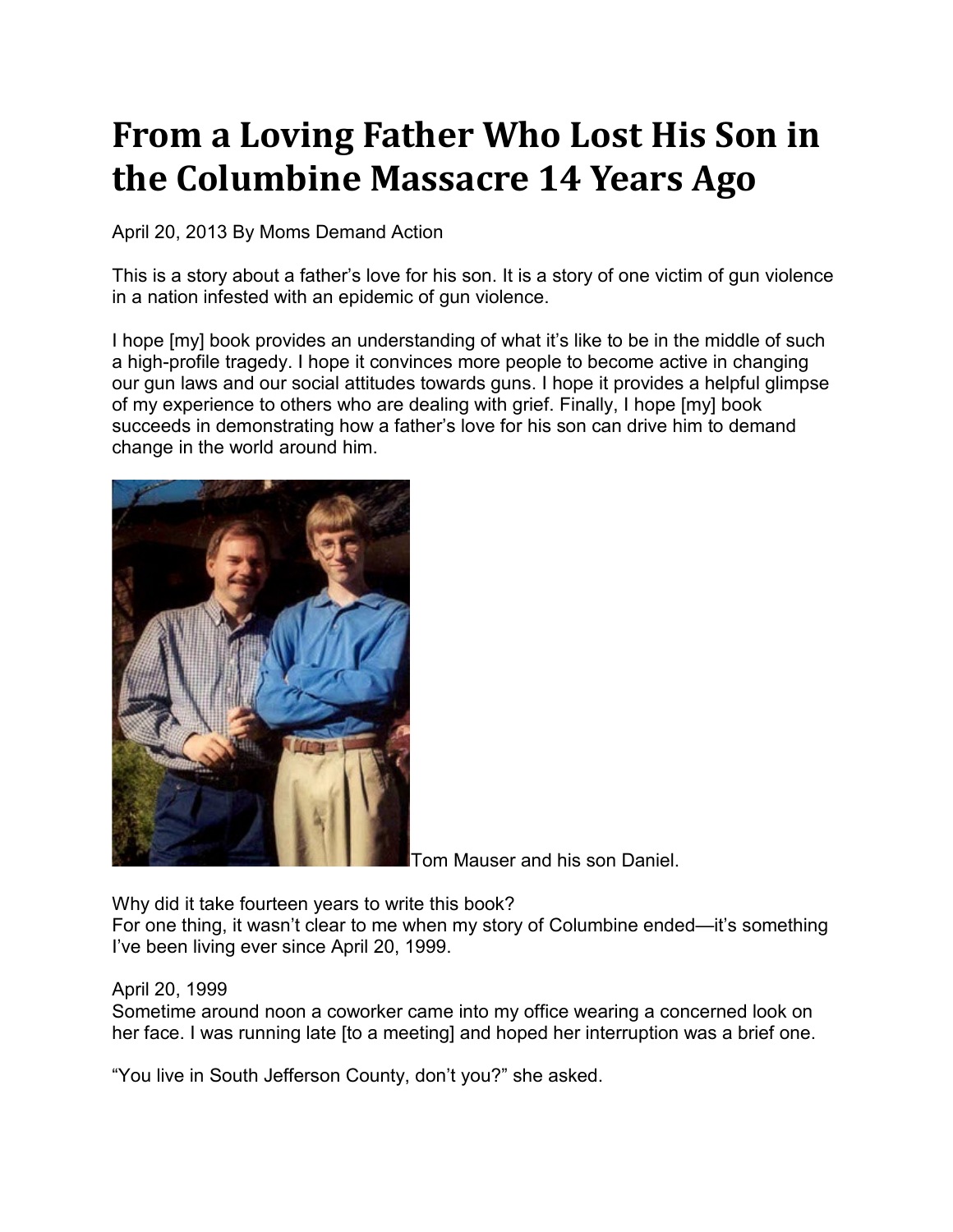"Yes."

"And you have teenaged kids?"

"Yes."

"And do they go to Columbine High School?"

"Yes," I told her, "my son Daniel goes there."

She urged me to come to the conference room, saying that something was happening at Columbine High School. I reluctantly agreed to join her. In the room, the television was on and ten or twenty people were gathered watching news coverage. Having employees watching news coverage was unheard of in our offices. It was fairly hushed, and all eyes were focused intently on the TV screen. On the news, helicopters were buzzing around. Police had surrounded the school. It was reported that shots had been fired. Shots were fired? How could that be?

Then the images of students fleeing the school grounds, and parents hugging terrified teenagers. Word must have gotten around that I had a child at Columbine. I sensed some people looking at me with concern.

A colleague dropped me off at home. When I walked into our house, [my wife] Linda was wearing a deeply concerned expression on her face. Questions started frantically flying between us. Where was Daniel? Why hadn't he called? In what room would he have been when the crisis started? With the phone lines so busy, would he have been able to call? And if he had escaped, how would he be able to get home since he didn't drive yet?

[After an anguish-filled day,] the doorbell rang at about 11:00 p.m. It was a sheriff's deputy. He said he still had no definitive news. He said there might still be students in the school, but authorities would not enter much of the building because of the potential for more bombs. They hoped to be able to get more information and call us in the morning. Not until the morning? [In the middle of the night, both of us unable to sleep], Linda put her arms around me, and we cried together. We both had already reached the conclusion that Daniel might no longer be with us on this earth.

It wasn't until late morning that a sheriff's deputy and two victims' advocates came to the front door and asked to speak to Linda and me. We all stepped into the living room. They didn't beat around the bush. They gave us the news we so dreaded: Daniel was dead.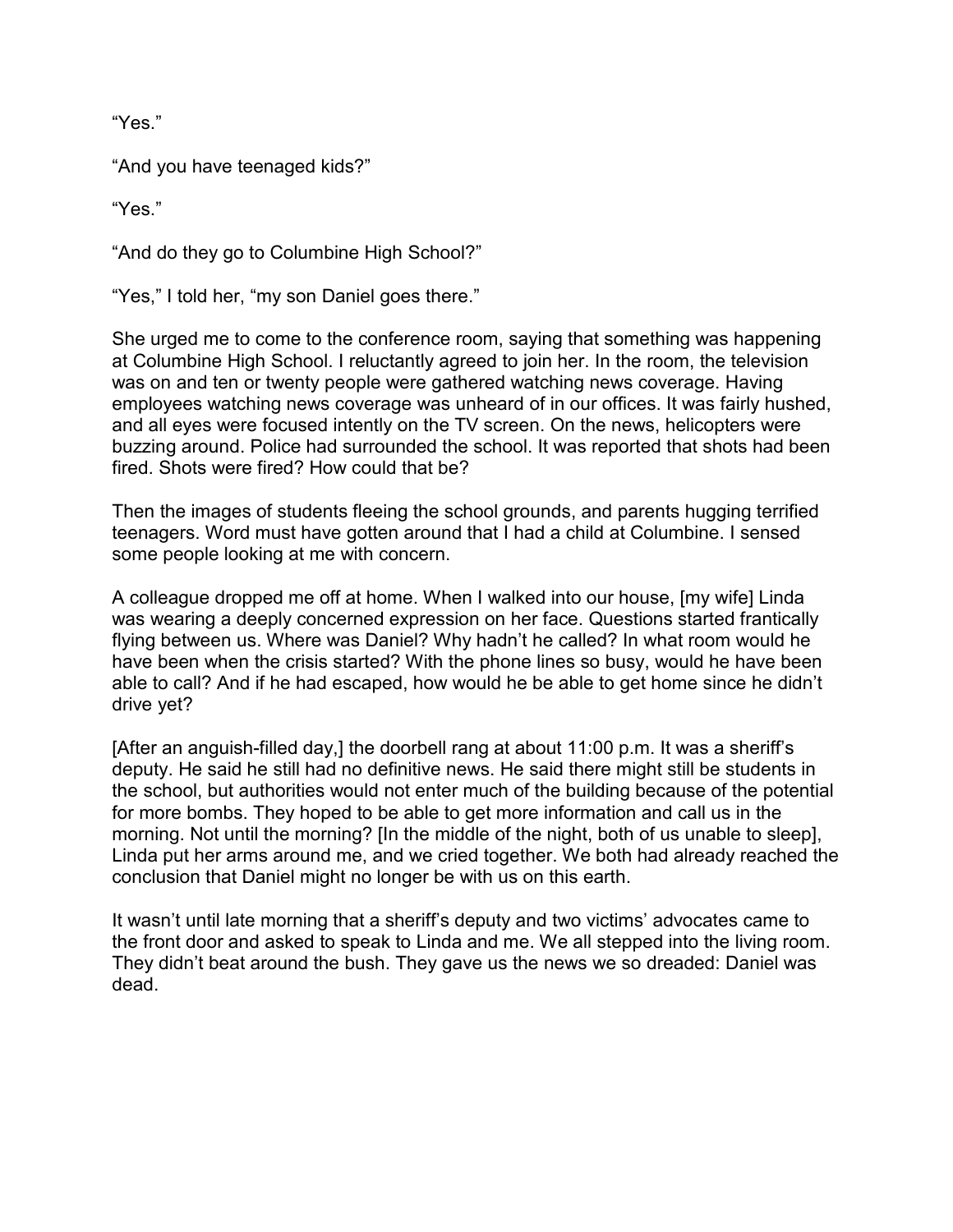

Daniel Mauser

My son was dead. How the hell could he be dead? I just saw him the day before. All we did was send him to school.

Fourteen years after the Columbine massacre, there are still people who are unclear about what happened there. At 11:14 a.m. on April 20, 1999, Eric David Harris, eighteen, and Dylan Bennett Klebold, seventeen, walked into the cafeteria at Columbine with murder on their minds. They carried two large duffle bags, each loaded with a 20 pound propane tank bomb, and placed them on the floor next to some tables and walked away, assuming they and the two bags would be unnoticed in a sea of students and backpacks. Harris and Klebold proceeded to their cars in the parking lot outside the cafeteria. Their plan was to wait for the explosion and then shoot survivors as they fled the building. The killers waited with two shotguns, a TEC 9 handgun, a Hi Point 9 mm carbine rifle, and 76 homemade explosives. The two propane bombs did not detonate[,] as the killers had planned. Many can be thankful for that. But having failed to wreak death and havoc, they decided to use the guns and other explosives to kill their classmates.

At 11:27 a.m., the killers entered the hallway outside the library [having killed or wounded…]… At 11:29 a.m., the killers entered the library. Exact times of events are known because of the recording of [teacher Patty] Nielsen's 911 call. [She was in the library and had ordered the students to get under the desks.] The killers shouted at the students to "Get up!" None of the 54 students rose. They fired one shot into the room as they entered, injuring one student. Then they shot and killed a student as they walked toward the west windows of the library. They shot out the windows as they took aim at the police and fleeing students. The police returned fire. It was like a war zone.

Then the library became an execution chamber, as the killers walked around taunting students, then shooting them. Some were shot and some were spared. Some who were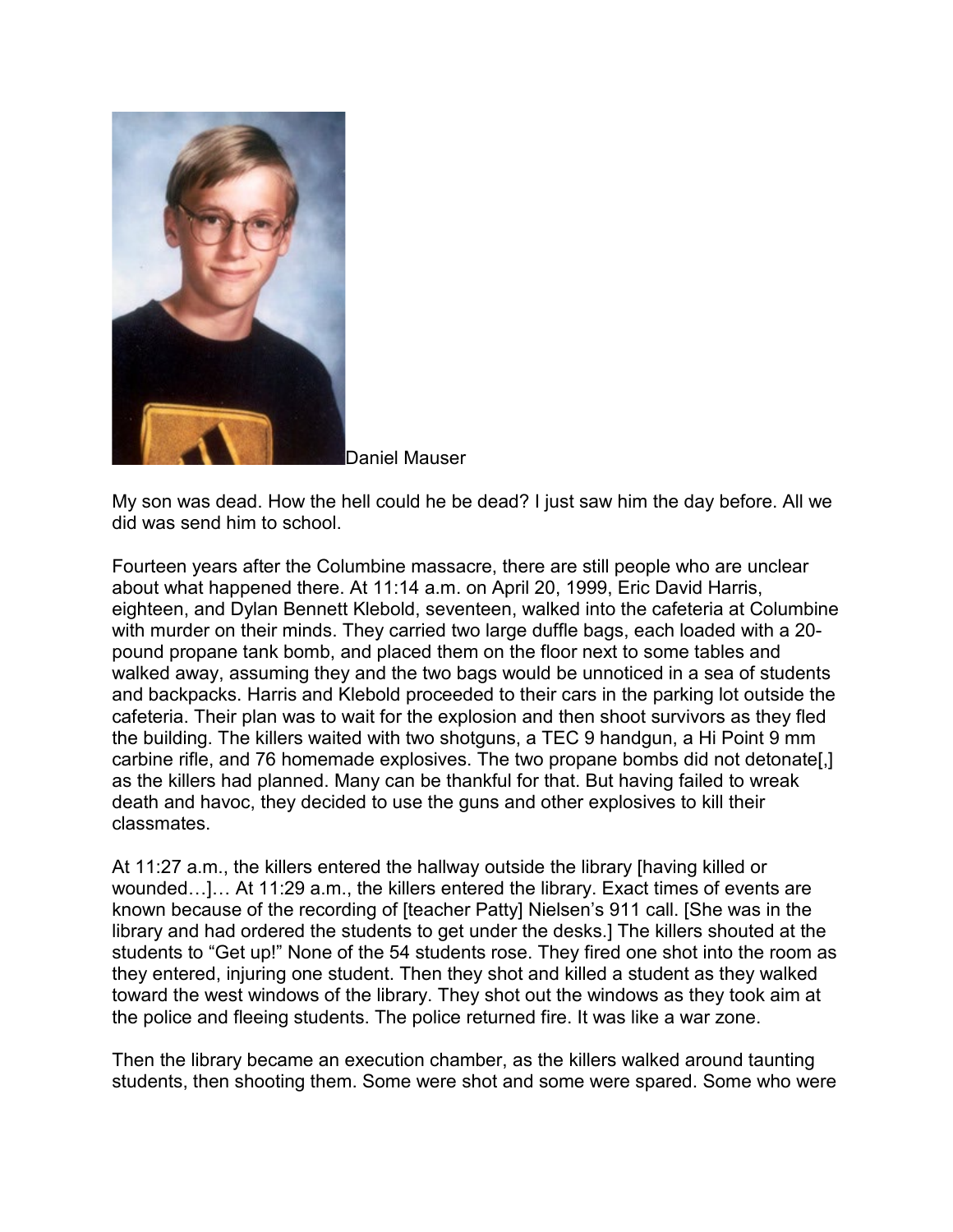shot were known to the killers. One spared student was in one of Harris's classes but not a friend. Harris told him, "We're killing people!" then asked him to leave. He did.

Near the end of the shooting spree in the library, Eric Harris approached Daniel, who, like the others, was hunkered down under a table. According to various reports from witnesses, Harris taunted Daniel by calling him a geek, and reportedly referred to him as "four eyes" because he wore glasses.

At 11:34:55 Eric Harris fired a bullet from the Hi Point Carbine. It pierced Daniel's hand but probably was not life threatening. Daniel pushed a chair at Harris. Daniel paid for that act of defiance and self-defense, as Harris called out, "Get up!" and at 11:34:57 fired another bullet, this time into Daniel's face. The bullet entered near his nose and traveled into his brain, likely killing him quickly. God rest his soul.



**Tom Mauser, whose son Daniel was** 

murdered in the Columbine high school shooting, participated in the Silent March™ in Denver, and ever since makes it a point to wear his son's shoes when lobbying elected officials.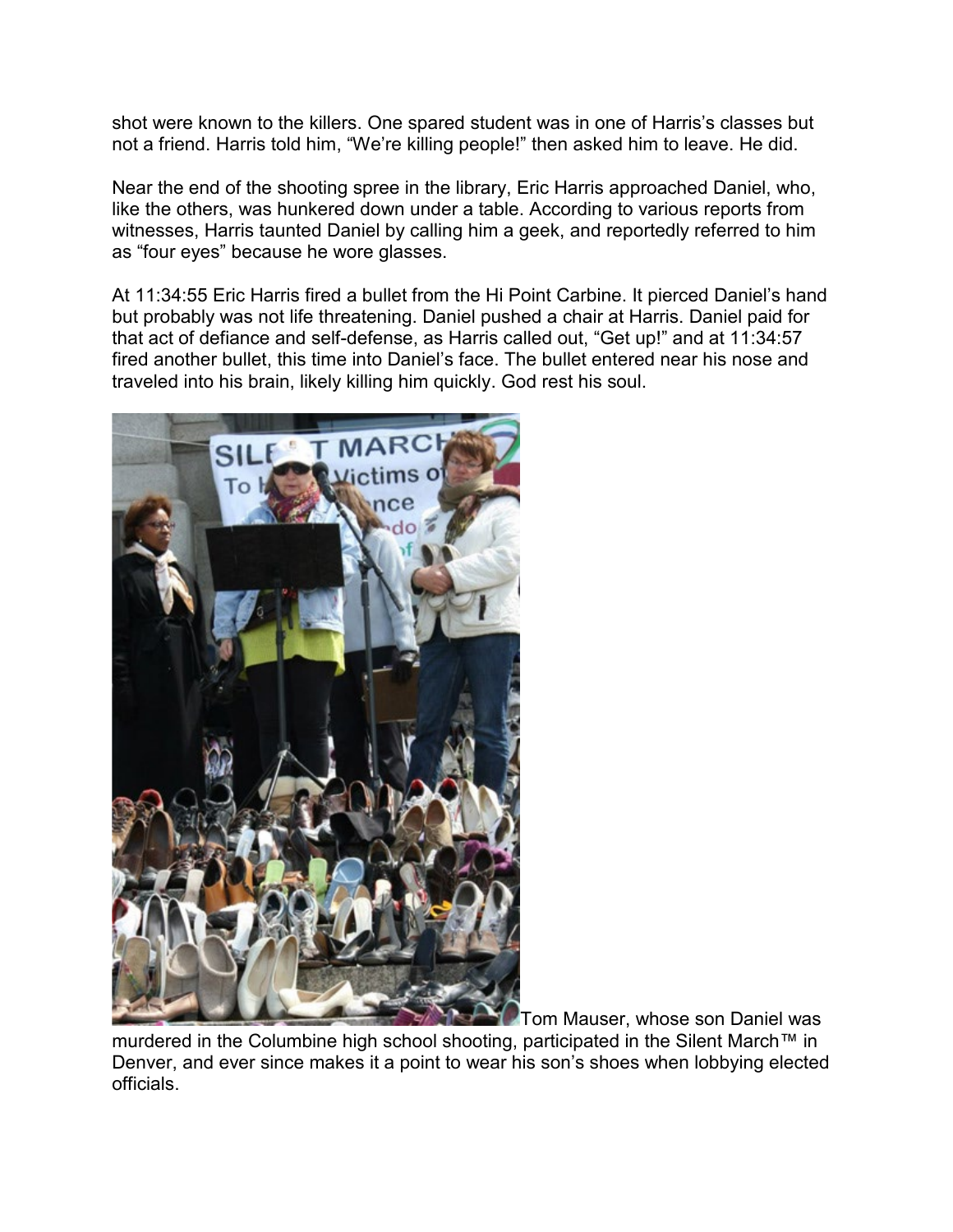The public has heard the beginning portion of the 911 tape, as the killers entered the library. The public has not heard the tape thereafter, as the Columbine shooters went on their shooting spree in the library. It is a disturbing record of the sound of hell on earth, of hatred, of horror, of death. (In seven minutes, Eric Harris and Dylan Klebold killed ten students and wounded twelve others in the library.)

The families of the victims were given the opportunity to listen to the recording. [More than a year later] I chose to do so. I felt compelled to listen so that I could hear the sounds Daniel heard in his last moments of life.

It was one of the most disturbing experiences of my lifetime, listening as two monsters terrorized a group of innocent students and took sinister delight in killing them. I could hear students crying out in shock, screaming "Oh my God!" and I could hear the killers crying out, "Woo!" and "Yahoo!" I could hear many of the shots fired. I sat in disbelief as I listened to the momentary, horrific sounds that marked the end of ten human lives.

I also heard the shots fired at 11:34:55 and 11:34:57. I sat there thinking of how that second shot ended the life of my son. Could there possibly be a more horrific, solitary sound that a parent might hear?

The killers obtained the weapons through a straw purchase at a gun show where no background check was required.

The Tanner Gun Show is a regular fixture in Denver, conducted a few weekends every year. Firearms are sold by both licensed dealers and private (unlicensed) sellers. The would-be killers examined guns and asked [Klebold's friend, Robyn] Anderson to buy three guns they spotted. Two were shotguns, and one was a shorter gun, a Hi Point 9 mm Carbine. The killers assumed they needed Anderson to purchase the guns for them because she was eighteen and they were both seventeen at the time.

According to Anderson, the gun sellers should have known it was a straw purchase—a purchase by one person on behalf of another who is prohibited from making the purchase. She claimed it should have been clear because the killers were the ones who asked questions and checked out weapons.

Anderson purchased the firearms from a private seller, not a licensed dealer. She testified before a legislative panel that as she and the two boys walked through the gun show, Harris and Klebold "kept asking sellers if they were private or licensed. They wanted to buy their guns from someone who was private and not licensed because there would be no paperwork or background check…I was not asked any questions at all [she said]. There was no background check…I would not have bought a gun for Eric and Dylan if I had had to give any personal information or submit any kind of check at all."

Robyn Anderson was not charged with a crime for transferring the three guns she had bought in a straw purchase for the Columbine killers.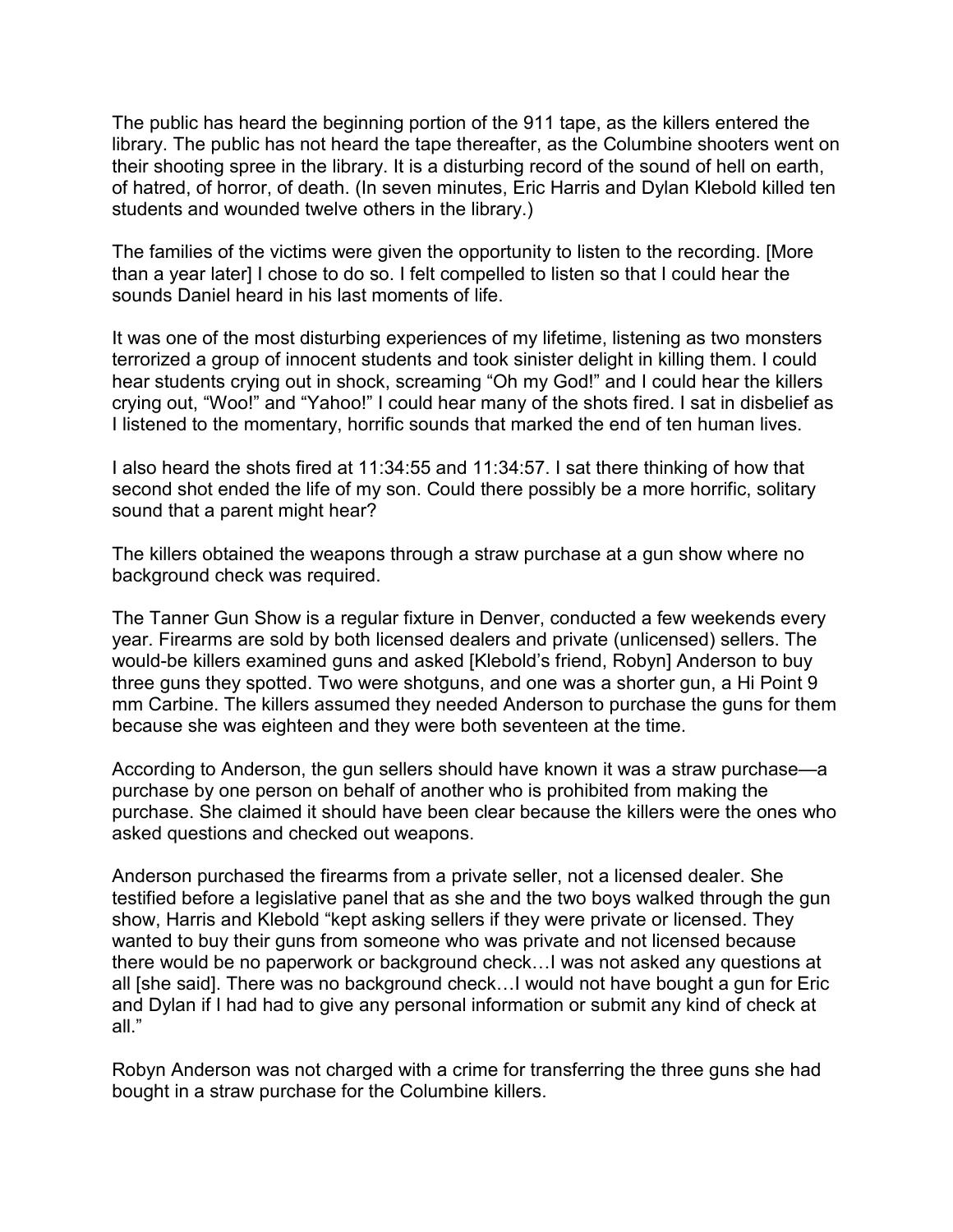

Early in 1999 Klebold and Harris returned to the Tanner Gun Show. They met [two men], Philip Duran, a man they knew from the pizza restaurant [where they worked], and his friend, Mark Manes… Duran became the middleman in a deal to purchase an Intratek TEC DC-9 semi-automatic handgun from Manes. Because it was a handgun, rather than a long gun or rifle, it was illegal for Manes to sell it to minors, and illegal for Duran to act as middleman in arranging the sale. They would later be convicted and sent to jail for those crimes.

The killers [also] needed plenty of ammunition for their firearms. Harris ordered gun magazines (also known as ammunition clips) from a gun shop. In his journal he mentions that a clerk from Green Mountain Guns called his home. His father, who owned guns, answered the phone. When the clerk told the elder Harris, "Your clips are in," he simply told the clerk he hadn't ordered any clips. Eric wrote in his journal that his father never asked whether the caller had the right phone, and acknowledged that if either the clerk or his father had just asked another question or two, his plans might have been ruined.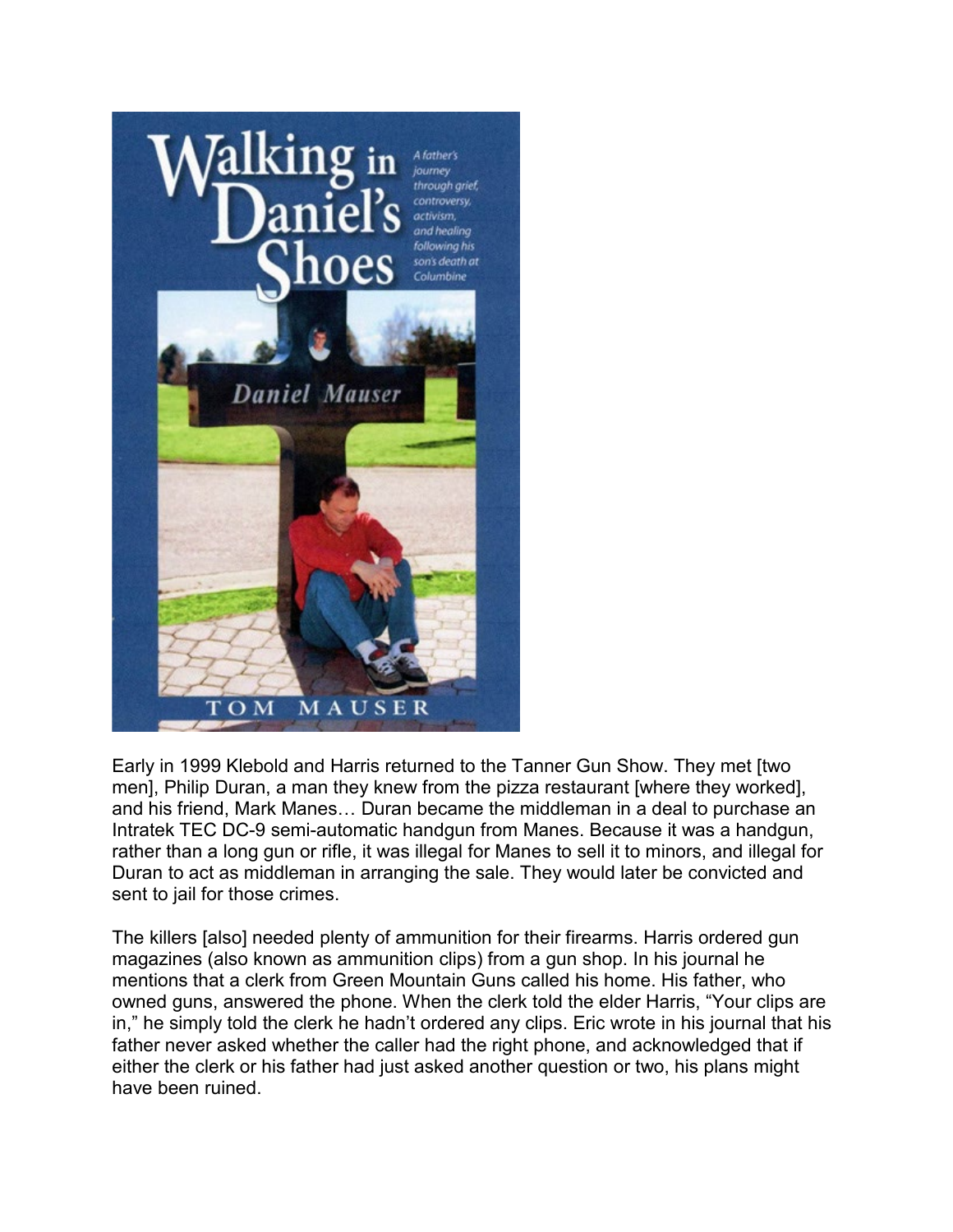On the day before the massacre, Harris rounded out their ammunition supply, picking up 100 rounds that Mark Manes had bought for him at a Kmart store for \$25 – a purchase that would become a significant scene in Michael Moore's documentary, Bowling for Columbine.

This essay is based on excerpts from Tom Mauser's new book, Walking in Daniel's Shoes. [\(Click here to buy the book.\)](http://www.danielmauser.com/BookComing.html)

## **THE WEAPONS USED**

*Dylan Klebold and Eric Harris killed thirteen people and injured twenty-four using these guns: an Intratec TEC-DC9, a Stevens 311D double-barreled sawed off shotgun, a Hi-Point 9 mm 995 Carbine, and a Savage 67H pump-action shotgun.*

*The Intratec TEC-DC9 (TEC-9) is a semi-automatic handgun. Designed by Intratec, an American offshoot of Interdynamic AB ("AB" for "after ban," meaning the 1994 Assault Weapon Ban), was a Swedish company. It designed the Interdynamic MP-9 9mm submachine gun. Intended as a cheap submachine gun based on the Carl Gustav M/45 for military applications, Interdynamic did not find a government buyer, so instead brought the weapon to the U.S. market as a semi-automatic pistol through a Miamibased U.S. subsidiary it created. The Swedish company produced the weapon from 1985 to 1990. After the Cleveland School massacre in Stockton, California in 1989, in which five schoolchildren were shot and killed, the TEC-9 was on California's list of banned weapons. To circumvent this, Intratec rebranded the TEC-9 as the TEC-DC9 from 1990 to 1994 (DC standing for "Designed for California"). The TEC-9 and DC-9 are identical, however, except for a superficial external: the Stockholm-based company moved the rings to hold the sling from the side of the gun with the cocking handle to a removable stamped metal clip in the back of the gun.*

*The TEC-9 and, eventually, TEC-DC9 variants were listed among the 19 firearms banned by name in the U.S. by the now expired 1994 Federal Assault Weapons Ban (AWB). According to one source, the AWB caused the company to cease manufacture of TEC-9 and TEC-DC9 weapons. The company developed the AB-10, a TEC-9 Mini without a threaded muzzle/barrel shroud. It was limited to a 10-round magazine instead of a 20 or 32-round magazine. However, it accepted the high capacity magazines of the pre-ban models.*

*The company has since gone out of business.*

*Hi-Point Firearms, whose parent company is Beemiller (distributed by MKS Supply), is a firearms manufacturer based in Mansfield, Ohio. It developed the Hi-Point 9 mm 995 Carbine during the now-defunct 1994 Federal Assault Weapons Ban. Some 28,000 Hi-Point 9 mm 995 Carbine guns were made and sold in 1998 alone, the year before the Columbine massacre. Eric Harris used a Model 995 during the shooting.*

*The Savage Arms Company is a firearms manufacturing company based in Westfield, Massachusetts, with a Canadian division. Stevens Arms was founded in the nineteenth*